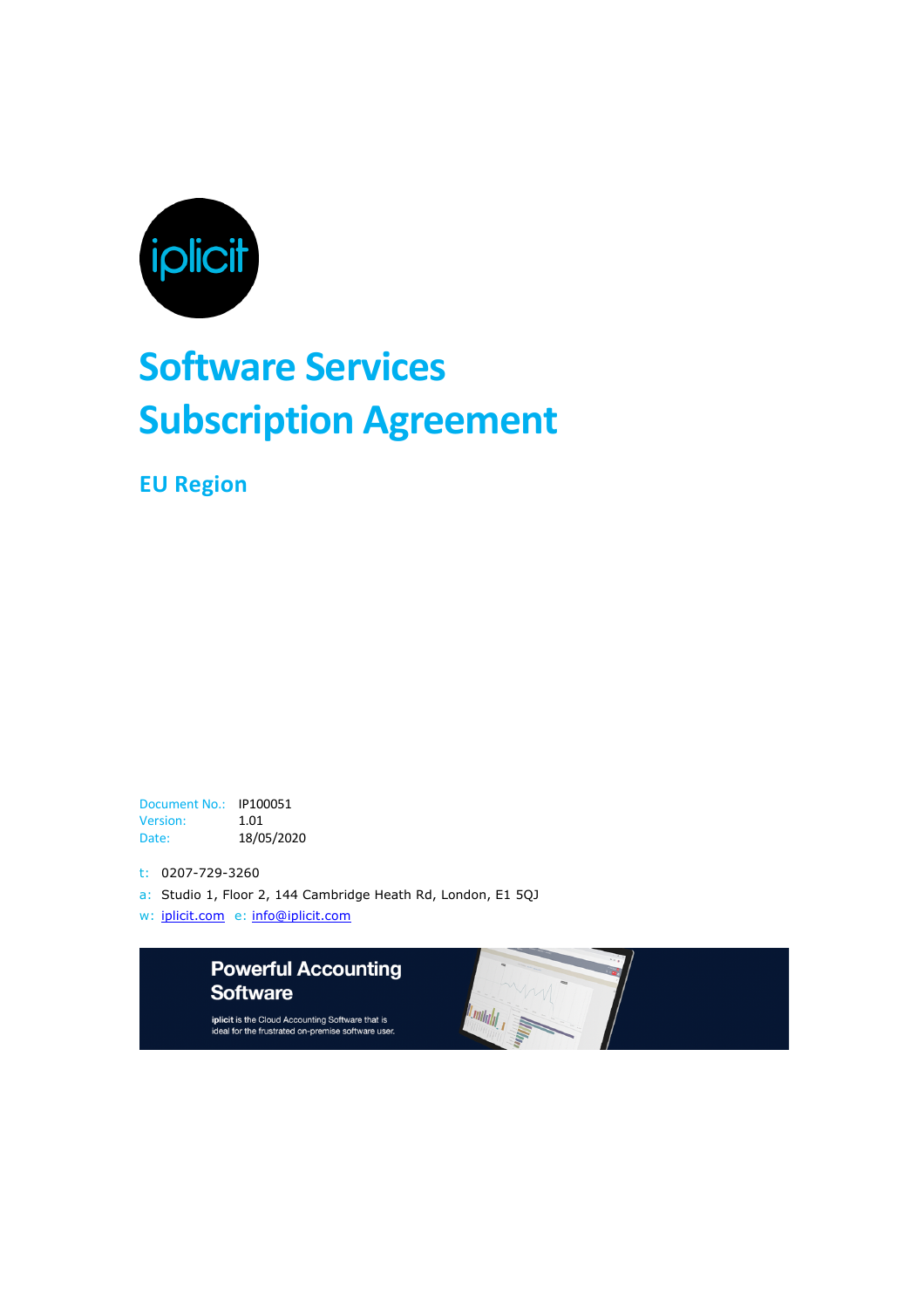# **CONTENTS**

# **CLAUSE**

| 1.               |  |
|------------------|--|
| 2.               |  |
| 3.               |  |
| $\overline{4}$ . |  |
| 5.               |  |
| 6.               |  |
| 7.               |  |
| 8.               |  |
| 9.               |  |
| 10.              |  |
| 11.              |  |
| 12.              |  |
| 13.              |  |
| 14               |  |
| 15.              |  |
| 16.              |  |
| 17.              |  |
| 18.              |  |
| 19.              |  |
| 20.              |  |
| 21.              |  |
| 22.              |  |
| 23.              |  |
| 24.              |  |
| 25.              |  |
| 26.              |  |
|                  |  |

# **SCHEDULE**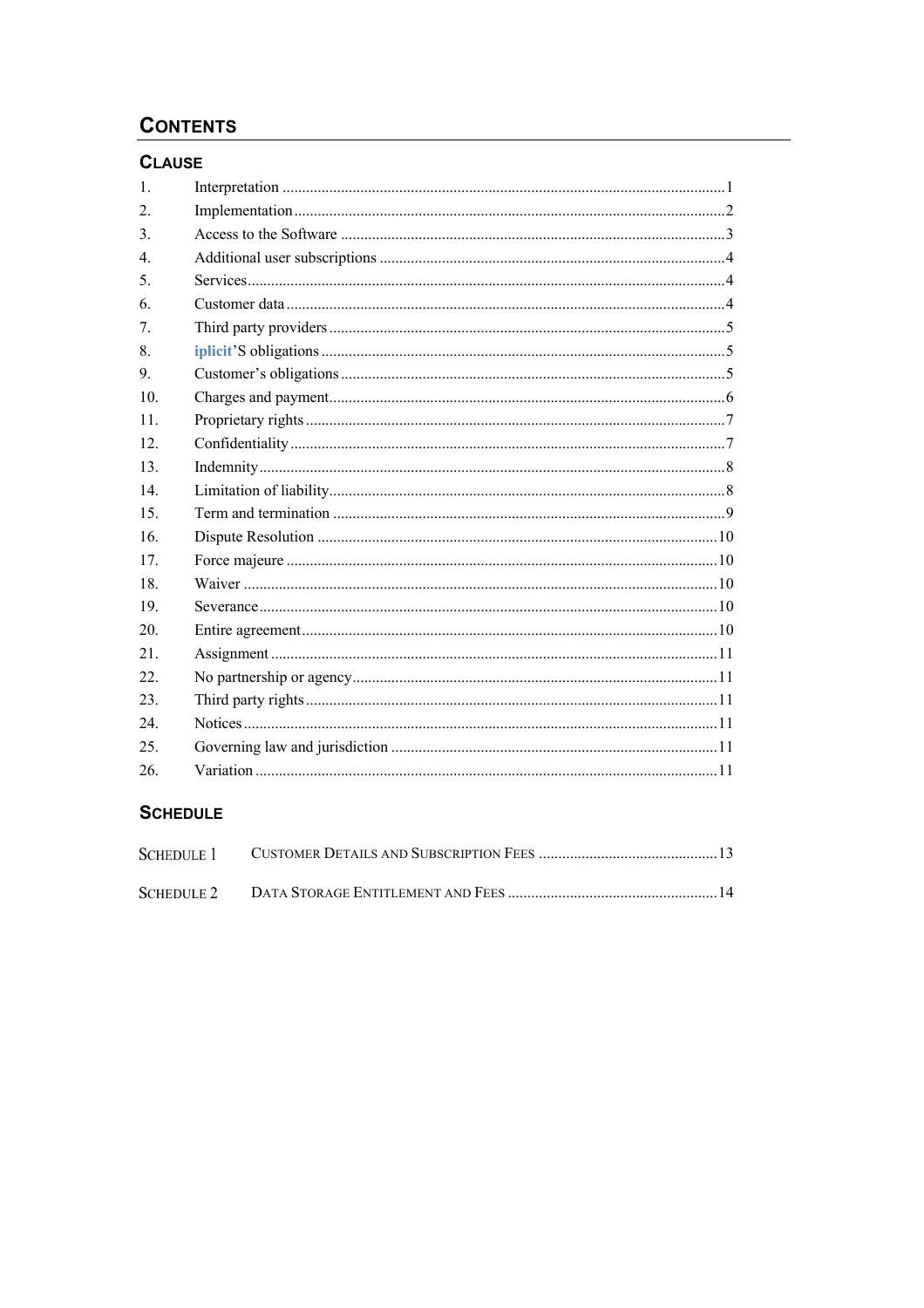# **THIS AGREEMENT** is dated dd/mm/yyyy

# **PARTIES**

- (1) **iplicit Limited** incorporated and registered in England and Wales with company number 7194134 whose registered office is at Studio 1, Floor 2 144 Cambridge Heath Road, Bethnal Green, London, E1 5QJ (**iplicit**)
- (2) The person or incorporated entity whose name and address is set out in 0 (**Customer**)

#### **BACKGROUND**

- (A) **iplicit** has developed certain business software applications which it makes available to subscribers via the internet which the Customer wishes to use.
- (B) **iplicit** has agreed to provide and the Customer has agreed to use and pay for **iplicit**'s services subject to the terms and conditions of this agreement.

#### **AGREED TERMS**

#### **1. INTERPRETATION**

1.1 The definitions and rules of interpretation in this clause apply in this agreement.

**Authorised Users:** those employees, agents and independent contractors of the Customer who are authorised by the Customer to use the Services.

**Business Day:** any day which is not a Saturday, Sunday or public holiday in the UK.

**Confidential Information:** information that is proprietary or confidential and is either clearly labelled as such or identified as Confidential Information in clauses 12.5 and 12.6.

**Customer Data:** the data inputted by the Authorised Users, or **iplicit** on the Customer's behalf for the purpose of using the Services or facilitating the Customer's use of the Services.

**Documentation:** the documents made available to the Customer by **iplicit** online via www.iplicit.com or such other web address notified by **iplicit** to the Customer from time to time which amongst other things sets out a description of the Services, sets out policies, and provides user instructions for the Services.

**Go Live Sign Off Date:** the date that **iplicit** has completed the Measures within a Project Plan as specified in an Implementation Notice referred to in clause 2.7.

**Implementation Fees:** the set-up fees payable by the Customer to **iplicit** as set out in the original signed quotation.

**Implementation Period:** the period beginning with the date of this agreement and ending on the day before the Go Live Sign Off Date during which the Implementation Services are performed.

**Implementation Services:** the performance by **iplicit** of the Measures in accordance with the Project Plan and any additional services which **iplicit** may in its absolute discretion agree to supply to the Customer.

**Initial Subscription Term:** the initial term for the Authorised users to access the Software pursuant to this agreement beginning with Go Live Sign Off Date.

**Measures:** the design, build, data migration, testing and other configuration services to be performed and/or delivered by **iplicit** to the Customer to enable use of the Software.

**Normal Business Hours:** 9.00 am to 5.00 pm local UK time, each Business Day.

**Project Plan:** the plan at the date hereof, incorporating the Measures and provisions relating to governance and responsibilities of the Parties and training plans and training to be supplied by **iplicit**, a copy of which has been initialled and dated by the Parties and as the same may be varied in writing with the written consent of the Parties from time to time.

**Renewal Period:** the period set out in 0.

**Services:** the provision to the Customer of access to the use of the Software and the Documentation on a subscription basis under this agreement via www.iplicit.com or any other website notified to the Customer by **iplicit** from time to time.

**Software:** the online and locally installed software application known as "**iplicit**" provided by **iplicit** as part of the Services.

**Subscription Fees:** the annual subscription fees payable by the Customer to **iplicit** for the User Subscriptions, as set out in 0.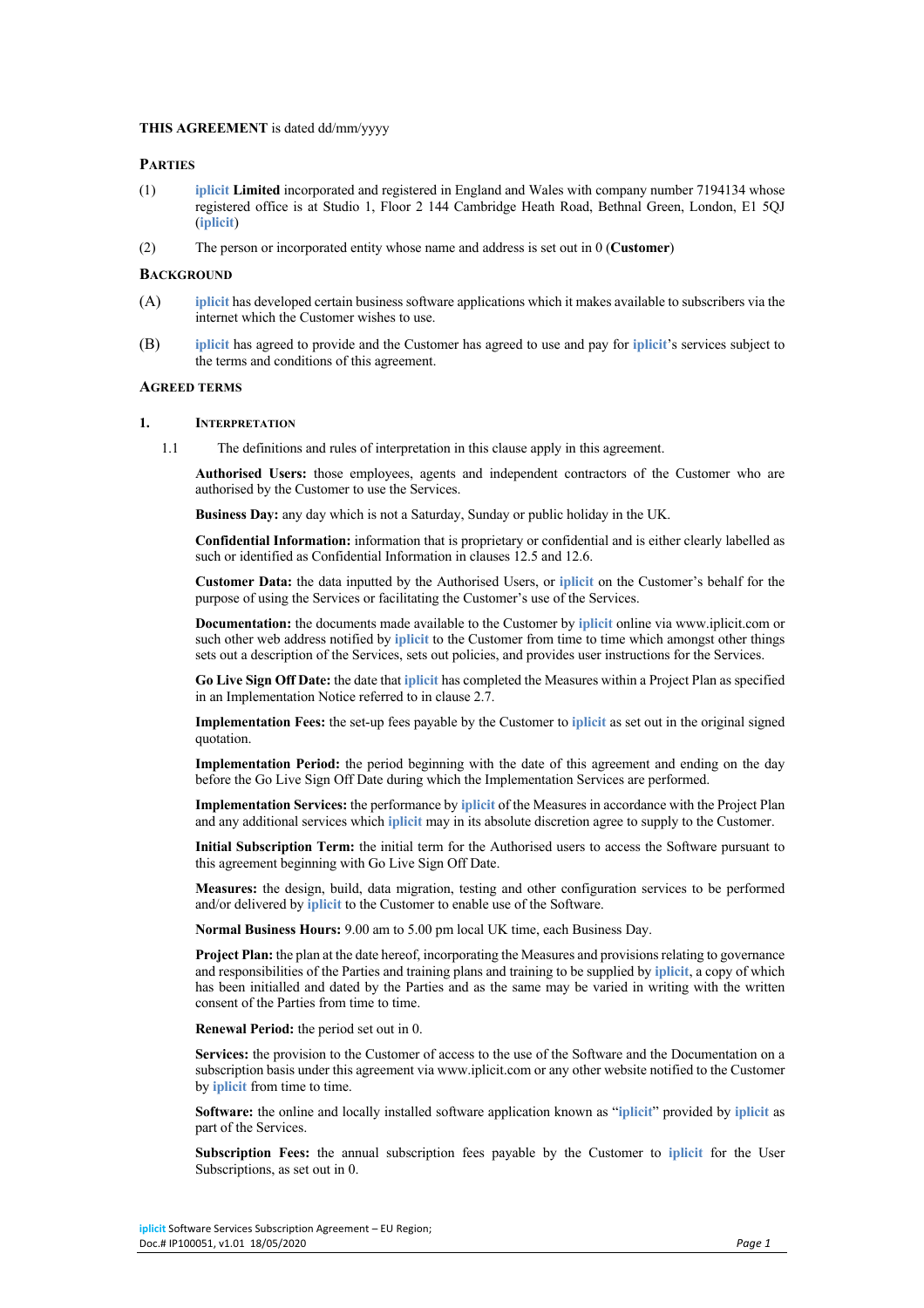**Subscription Term:** has the meaning given in clause 15.1 (being the Initial Subscription Term together with any subsequent Renewal Periods).

**Support Services Policy: iplicit**'s policy for providing support in relation to the Services as made available at www.iplicit.com/terms or such other website address as may be notified to the Customer from time to time.

**Tenant;** the installed **iplicit** system for the Licensee in this agreement, encompassing all licensed users, companies and legal entities.

**User Subscriptions:** the user subscriptions purchased by the Customer pursuant to the terms of this agreement which entitle Authorised Users to access and use the Services in accordance with this agreement.

**Virus:** any thing or device (including any software, code, file or programme) which may: prevent, impair or otherwise adversely affect the operation of any computer software, hardware or network, any telecommunications service, equipment or network or any other service or device; prevent, impair or otherwise adversely affect access to or the operation of any programme or data, including the reliability of any programme or data (whether by re-arranging, altering or erasing the programme or data in whole or part or otherwise); or adversely affect the user experience, including worms, malware, trojan horses, viruses and other similar things or devices.

- 1.2 References to clauses and to Schedule 1 are to the clauses and schedule of this agreement; clause headings shall not affect the interpretation of this agreement.
- 1.3 A person includes an individual, corporate or unincorporated body (whether or not having separate legal personality) and that person's legal and personal representatives, successors or permitted assigns.
- 1.4 A reference to a company shall include any company, corporation or other body corporate, wherever and however incorporated or established.
- 1.5 Words in the singular shall include the plural and vice versa.
- 1.6 A reference to one gender shall include a reference to the other genders.
- 1.7 A reference to a statute or statutory provision is a reference to it as it is in force for the time being, taking account of any amendment, extension, or re-enactment and includes any subordinate legislation for the time being in force made under it.
- 1.8 A reference to writing or written includes e-mail unless otherwise stated in this agreement.
- 1.9 In this agreement, the word "including" shall mean including without limitation or prejudice to the generality of any description, definition, term or phrase preceding that word, and the word "include" and its derivatives shall be construed accordingly.

#### **2. IMPLEMENTATION**

- 2.1 **iplicit** shall perform the Implementation and Data Migration Services are set out in the initial quotation.
- 2.2 The Customer shall provide **iplicit** with:
	- $(a)$ such personnel assistance as may be reasonably requested by **iplicit** from time to time;
	- $(b)$ access to Customer Data;
	- $(c)$ security access information;
	- $(d)$ access to software interfaces to the Customer's other business applications;
	- $(e)$ access to usual office facilities at the Customer's business premises including a work area with access to communications, a rest area, eating washing and sanitary facilities, and an area for training of the Customer's staff; and,
	- $(f)$ all other necessary co-operation and access to such information as may be required by **iplicit** in order that **iplicit** may render the Implementation Services.
- 2.3 On completion of the Measures **iplicit** shall serve a notice on the Customer confirming that the Customer shall be able to access the Software online (**Implementation Notice**). The Implementation Notice shall state the date of the Go Live Sign Off Date for the purposes of this agreement.
- 2.4 If the Customer is not able to access the Software after receiving the Implementation Notice by reason of a technical failure in the performance of the Implementation Services, it shall give **iplicit** a detailed description of any such inability in writing within 10 working days of receiving the Implementation Notice (an **Error Notice**).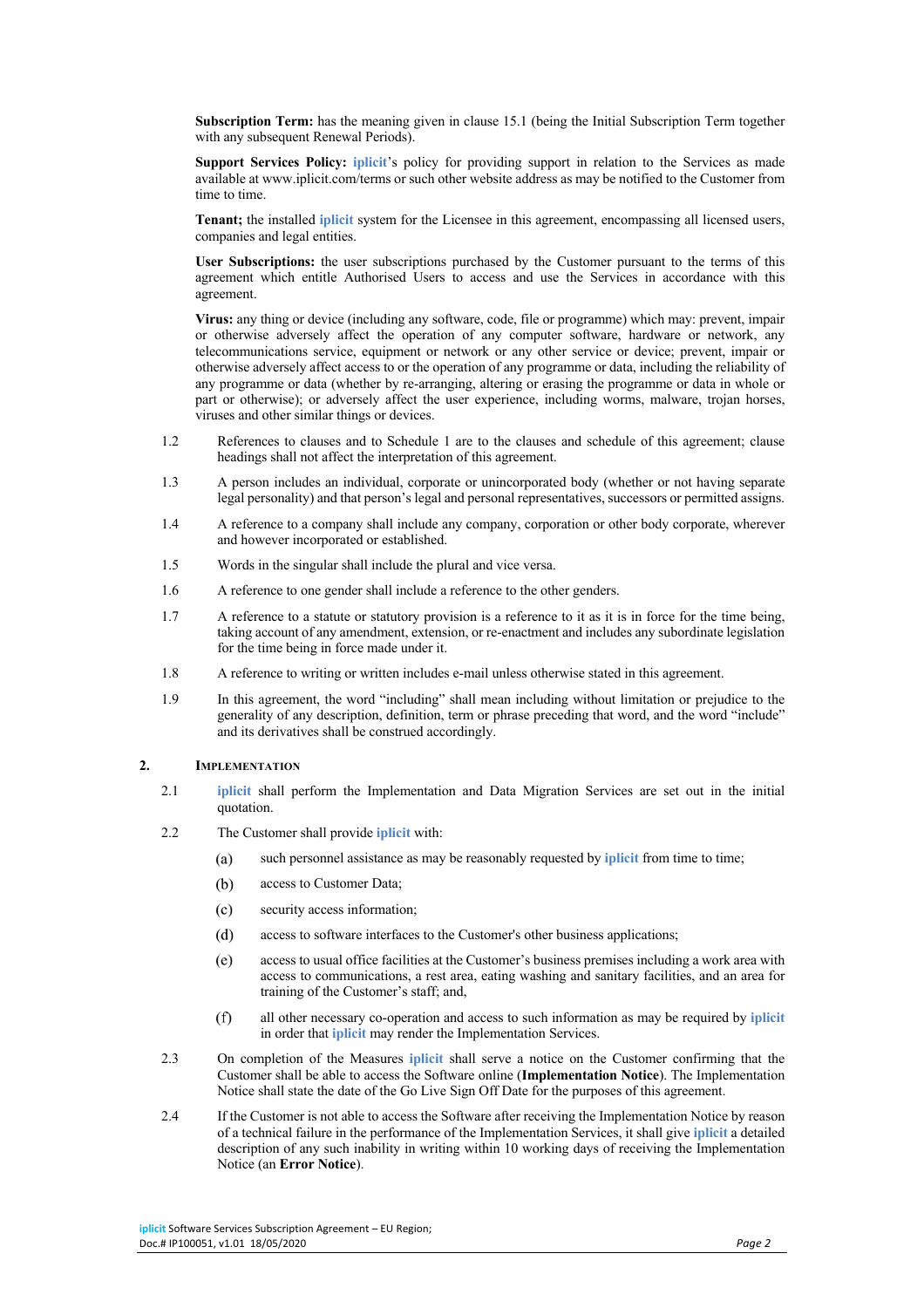- 2.5 With respect to any technical failure identified by the Customer in an Error Notice or otherwise agreed by **iplicit** and for which **iplicit** is responsible, the Go Live Sign Off Date stated in the Implementation Notice shall not apply and **iplicit** shall use reasonable endeavours to correct any such technical failure within a reasonable time and on completion of any corrective work shall submit a further Implementation Notice to the Customer, stating the revised Go Live Sign Off Date and the provisions of this clause 2.4 shall then apply again.
- 2.6 If the Customer is not able to access the Software after receiving the second Implementation Notice, it shall serve an Error Notice on **iplicit** and the processes set out in clauses 2.4 and 2.5 shall apply again. If **iplicit** is unable to correct any technical failure identified by the Customer in such further Error Notice or otherwise agreed by **iplicit** and for which **iplicit** is responsible after three attempts, either party may terminate this agreement without further liability to the other party.
- 2.7 If the Customer does not provide an Error Notice within the period of 5 working days described above, or if the technical failure is not one for which **iplicit** is responsible, the Go Live Sign Off Date as stated in the Implementation Notice shall be deemed accepted for the purpose of this agreement.

#### **3. ACCESS TO THE SOFTWARE**

- 3.1 In consideration of the Subscription Fees **iplicit** grants to the Customer from and including the Go Live Sign Off Date a non-exclusive, non-transferable, revocable right to permit the number of Authorised Users set out in 0 and any additional User Subscriptions purchased pursuant to clause 4 to use the Services during the Subscription Term only for the Customer's internal business operations subject to the restrictions set out in this clause 2 and the other terms and conditions of this agreement.
- 3.2 In relation to the Authorised Users, the Customer undertakes to **iplicit** that:
	- $(a)$ the maximum number of Authorised Users that it authorises to access and use the Services shall not exceed the number of User Subscriptions it has purchased from time to time;
	- $(b)$ it will not allow or suffer any User Subscription to be used by more than one individual Authorised User unless it has been reassigned in its entirety to another individual Authorised User, in which case the prior Authorised User shall no longer have any right to access or use the Services and/or Documentation;
	- it shall permit **iplicit** to audit the Customer's use of the Services in order to establish number  $(c)$ of Authorised Users;
	- if any of the audits referred to in clause 3.2(c) reveal that the Customer has underpaid  $(d)$ Subscription Fees to **iplicit**, then without prejudice to **iplicit**'s other rights, the Customer shall pay to **iplicit** an amount equal to such underpayment as calculated in accordance with the prices set out in 0 as revised from time to time in accordance with clause 10.5, plus interest thereon calculated in accordance with clause 10.2(c), payable pursuant to the direct debit mandate to be provided by the Customer within 14 days of the date of **iplicit**'s invoice; and
	- $(e)$ it shall not cancel the direct debit for the Subscription Fees without first giving at least 7 days' notice to **iplicit** of its intention so to do.
- 3.3 The Customer shall use its best endeavours not to access, store, distribute or transmit any Viruses, nor access, store, distribute or transmit any material during the course of its use of the Services that is unlawful or which facilitates or promotes unlawful conduct or activity including material that is harmful, threatening, defamatory, obscene, sexually explicit, harassing, intimidating, or which causes or may cause damage or injury to any person or property and **iplicit** reserves the right, without liability or prejudice to its other rights and obligations, to disable the Customer's access to any material that breaches the provisions of this clause.
- 3.4 The Customer shall not:
	- $(a)$ except as may be allowed by any applicable law which is incapable of exclusion by agreement between the parties:
		- (i) and except to the extent expressly permitted under this agreement, attempt to copy, modify, duplicate, create derivative works from, frame, mirror, republish, download, display, transmit, or distribute all or any portion of the Software and/or Documentation (as applicable) in any form or media or by any means; or
		- (ii) attempt to reverse compile, disassemble, reverse engineer or otherwise reduce to human-perceivable form all or any part of the Software; or
	- $(b)$ access all or any part of the Services in order to build or assist in any way with the building of a product or service which competes with and/or is similar to the Services; or
	- $(c)$ use the Services to provide services to third parties; or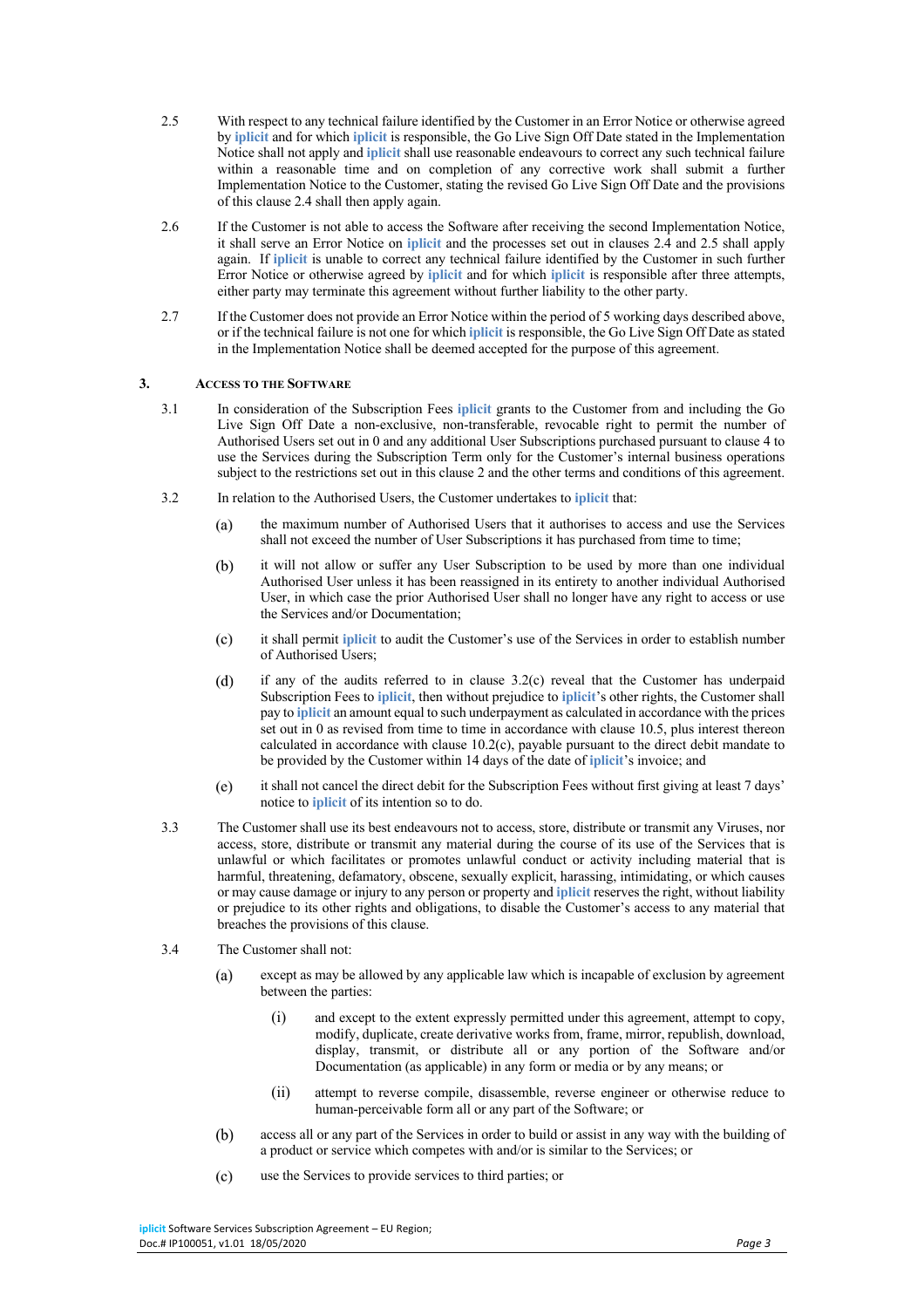- $(d)$ subject to clause 21.1, license, sell, rent, lease, transfer, assign, distribute, display, disclose, or otherwise commercially exploit, or otherwise make the Services or any part of them available to any third party except the Authorised Users, or
- $(e)$ attempt to obtain, or assist third parties in obtaining, access to the Services, other than as provided under this clause 2.
- 3.5 The Customer shall use all reasonable endeavours to prevent any unauthorised access to, or use of, the Services and, in the event of any such unauthorised access or use, shall promptly notify **iplicit** of such access and the circumstances relating to such access.

#### **4. ADDITIONAL USER SUBSCRIPTIONS**

- 4.1 The Customer may, from time to time during the Subscription Term and with the consent of **iplicit**, purchase additional User Subscriptions in excess of the number of users set out in 0 at the then prevailing fees set by **iplicit** in accordance with clause 10.5 and **iplicit** shall promptly grant access to the Services to such additional Authorised Users in accordance with the provisions of this agreement.
- 4.2 If such additional User Subscriptions are purchased by the Customer, such fees shall be pro-rated for the remainder of the Subscription Term.

#### **5. SERVICES**

- 5.1 **iplicit** shall, during the Subscription Term, provide the Services to the Customer on and subject to the terms of this agreement.
- 5.2 **iplicit** shall use commercially reasonable endeavours to make the Services available 24 hours a day, seven days a week, except for:
	- $(a)$ planned maintenance carried out during the maintenance window of 10.00 pm to 2.00 am UK time; and
	- $(b)$ unscheduled maintenance performed outside Normal Business Hours, provided that **iplicit** has used reasonable endeavours to give the Customer at least 5 Normal Business Hours' notice in advance.
- 5.3 **iplicit** will, as part of the Services and at no additional cost to the Customer, provide the Customer with *iplicit*'s standard customer support services during Normal Business Hours in accordance with **iplicit**'s Support Services Policy in effect at the time that the Services are provided (available at www.iplicit.com/terms).

# **6. CUSTOMER DATA**

- 6.1 The Customer shall own all right, title and interest in and to all of the Customer Data and shall have sole responsibility for the legality, reliability, integrity, accuracy and quality of the Customer Data.
- 6.2 **iplicit** shall follow its archiving procedures for Customer Data as set out in its Backup Policy (www.iplicit.com/terms) or such other website address as may be notified to the Customer from time to time, as such document may be amended by **iplicit** in its sole discretion from time to time. In the event of any loss or damage to Customer Data, the Customer's sole and exclusive remedy shall be for **iplicit** to use reasonable commercial endeavours to restore the lost or damaged Customer Data from the latest backup of such Customer Data maintained by **iplicit** in accordance with the archiving procedure described in its Backup Policy. **iplicit** shall not be responsible for any loss, destruction, alteration or disclosure of Customer Data caused by any third party.
- 6.3 If **iplicit** processes any personal data on the Customer's behalf when performing its obligations under this agreement, the parties record their intention that the Customer shall be the data controller and **iplicit** shall be a data processor and in any such case:
	- Unless agreed otherwise in writing by the Company, the Customer acknowledges and agrees  $(a)$ that the personal data may not be transferred or stored outside the EEA in order to carry out the Services and **iplicit**'s other obligations under this agreement;
	- $(b)$ the Customer shall ensure that the Customer is entitled to transfer the relevant personal data to **iplicit** so that **iplicit** may lawfully use, process and transfer the personal data in accordance with this agreement on the Customer's behalf;
	- $(c)$ the Customer shall ensure that the relevant third parties have been informed of, and have given their consent to, such use, processing, and transfer as required by all applicable data protection legislation;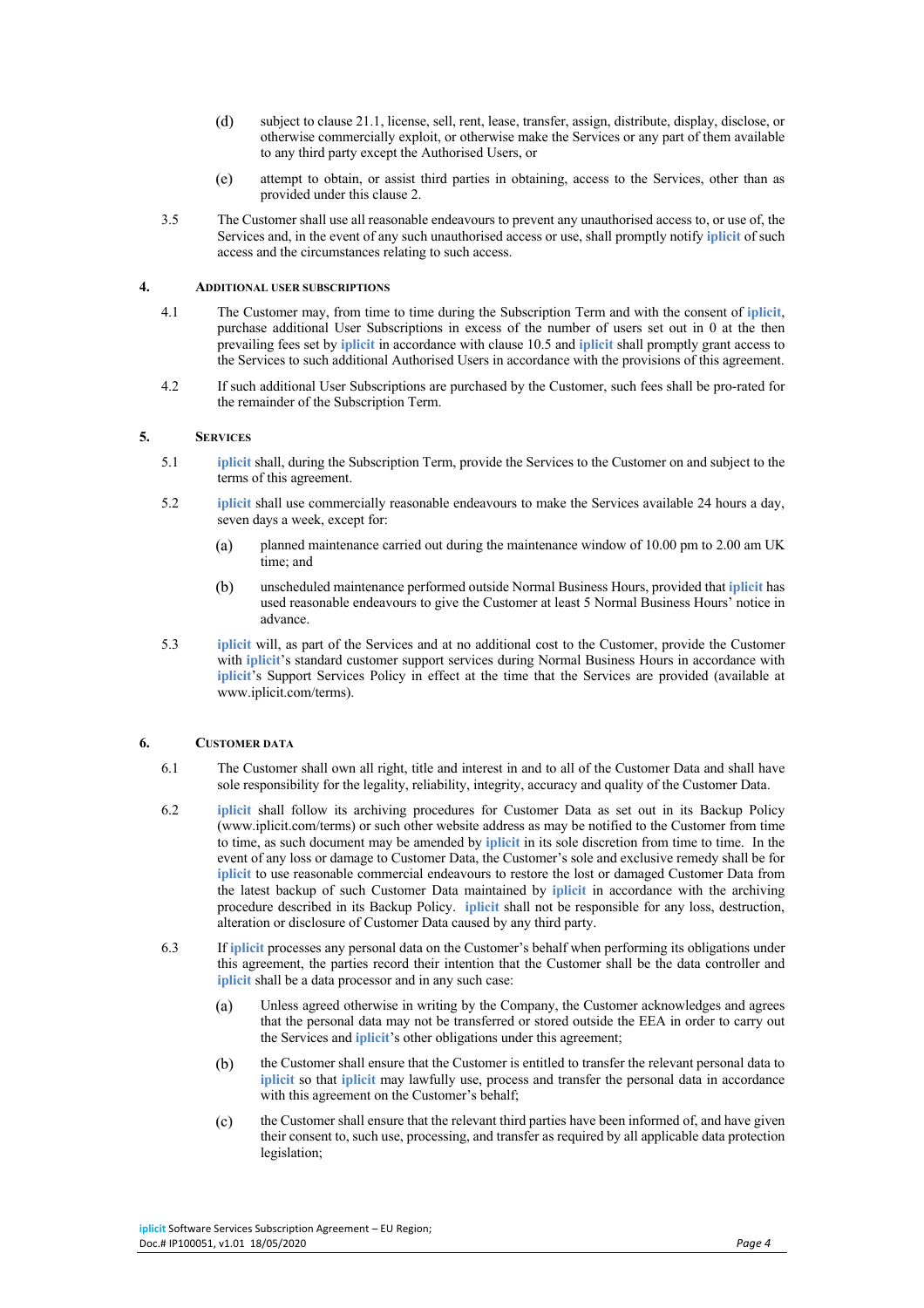- $(d)$ **iplicit** shall process the personal data only in accordance with the terms of this agreement and any lawful instructions reasonably given by the Customer from time to time; and
- each party shall take appropriate technical and organisational measures against unauthorised  $(e)$ or unlawful processing of the personal data or its accidental loss, destruction or damage.

# **7. THIRD PARTY PROVIDERS**

The Customer acknowledges that the Services may enable or assist it to access the website content of, correspond with, and purchase products and services from, third parties via third-party websites and that it does so solely at its own risk. **iplicit** makes no representation or commitment and shall have no liability or obligation whatsoever in relation to the content or use of, or correspondence with, any such third-party website, or any transactions completed, and any contract entered into by the Customer, with any such third party. Any contract entered into and any transaction completed via any third-party website is between the Customer and the relevant third party, and not **iplicit**. **iplicit** recommends that the Customer refers to the third party's website terms and conditions and privacy policy prior to using the relevant third-party website. **iplicit** does not endorse or approve any third-party website nor the content of any of the thirdparty website made available via the Services.

## **8. IPLICIT'S OBLIGATIONS**

- 8.1 **iplicit** undertakes that the Services will be performed substantially in accordance with the Documentation and with reasonable skill and care.
- 8.2 The undertaking at clause 8.1 shall not apply to the extent of any non-conformance which is caused by use of the Services contrary to **iplicit**'s instructions, or modification or alteration of the Services by any party other than **iplicit** or **iplicit**'s duly authorised contractors or agents. If the Services do not conform with the foregoing undertaking, **iplicit** will, at its expense, use all reasonable commercial endeavours to correct any such non-conformance promptly, or provide the Customer with an alternative means of accomplishing the desired performance. Such correction or substitution constitutes the Customer's sole and exclusive remedy for any breach of the undertaking set out in clause 8.1. Notwithstanding the foregoing, **iplicit**:
	- $(a)$ does not warrant that the Customer's use of the Services will be uninterrupted or error-free; or that the Services or the information obtained by the Customer through the Services will meet the Customer's requirements; and
	- is not responsible for any delays, delivery failures, or any other loss or damage resulting from  $(b)$ the transfer of data over communications networks and facilities, including the internet, and the Customer acknowledges that the Services may be subject to limitations, delays and other problems inherent in the use of such communications facilities.
- 8.3 This agreement shall not prevent **iplicit** from entering into similar agreements with third parties, or from independently developing, using, selling or licensing documentation, products and/or services which are similar to those provided under this agreement.
- 8.4 **iplicit** warrants that it has all necessary licences, consents, and permissions necessary for the performance of its obligations under this agreement.

## **9. CUSTOMER'S OBLIGATIONS**

- 9.1 The Customer shall:
	- provide **iplicit** with:  $(a)$ 
		- (i) all necessary co-operation in relation to its use of the Services and its rights and obligations under this agreement; and
		- (ii) all necessary access to such information as may be required by **iplicit**;

in order to enable **iplicit** to provide or monitor the use of the Services, including but not limited to Customer Data, security access information and configuration services;

- $(b)$ pay the Subscription Fees (monthly, in advance) and any excess storage fees (in the month they are incurred) by direct debit;
- $(c)$ comply with all applicable laws and regulations with respect to its activities under this agreement;
- $(d)$ carry out all other Customer responsibilities set out in this agreement in a timely and efficient manner;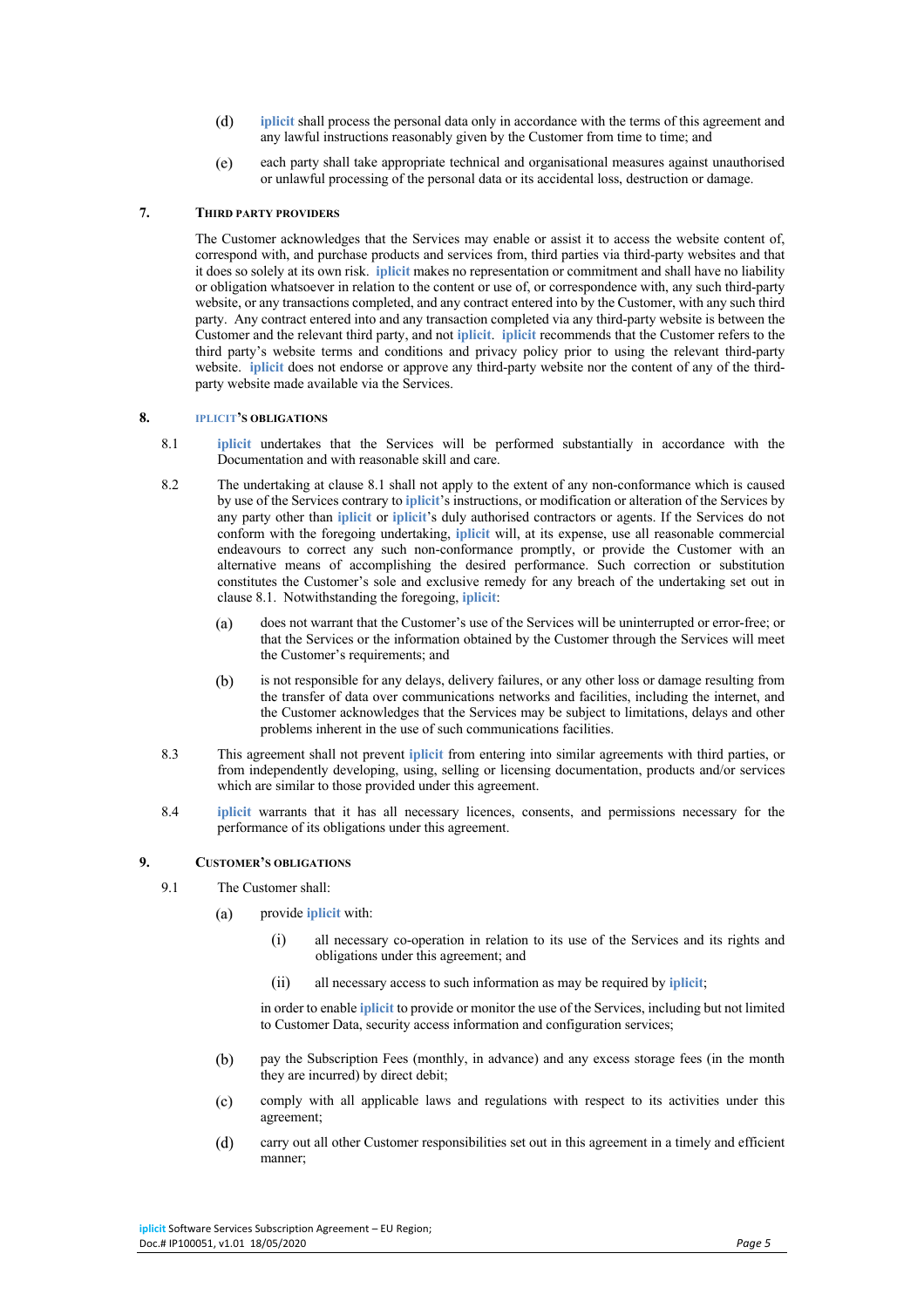- $(e)$ ensure that the Authorised Users use the Services in accordance with the terms and conditions of this agreement and shall be solely responsible for any Authorised User's breach of this agreement;
- $(f)$ ensure that Authorised Users are properly trained and sufficiently competent to a level that is appropriate to their usage of the Services;
- ensure that the latest version of **iplicit**'s locally installed software applications that has been  $(g)$ made available to them is installed on all computers used to access the Services;
- $(h)$ obtain and shall maintain all necessary licences, consents, and permissions necessary for **iplicit**, its contractors and agents to perform their obligations under this agreement, including without limitation the Services;
- $(i)$ ensure that its network and systems comply with the relevant specifications provided by **iplicit** from time to time;
- $(i)$ be solely responsible for procuring and maintaining its network connections and telecommunications links from its systems to **iplicit**'s data centres; and
- $(k)$ be solely responsible for all problems, conditions, delays, delivery failures and all other loss or damage arising from or relating to the Customer's network connections or telecommunications links or caused by the internet.
- 9.2 In the event of any failure or delays in the Customer's compliance with its obligations under this agreement, **iplicit** may adjust any agreed timetable, delivery schedule or amounts payable and/or may suspend the Customer's rights to access the Services as reasonably necessary to procure compliance by the Customer of its obligations.

# **10. CHARGES AND PAYMENT**

- 10.1 The Subscription Fees for the Initial Subscription Term shall be due upon the Go Live Sign Off Date and for any Renewal Period on the first day of the Renewal Period but provided the Customer is not in breach of this agreement the Customer may pay the Subscription Fees to **iplicit** due for the Initial Subscription Term and for any Renewal Period by equal monthly instalments in advance.
- 10.2 If **iplicit** has not received a monthly payment instalment within 14 days after the due date, and without prejudice to any other rights and remedies of **iplicit**, including the right to terminate this agreement:
	- **iplicit** may, without liability to the Customer, suspend the Customer's account and its access  $(a)$ to all or part of the Services and **iplicit** shall be under no obligation to provide any of the Services while any of the Subscription Fees remain unpaid, subject to **iplicit** notifying the Company in writing to provide five working days to remedy before suspension.
	- $(b)$ The whole of the Subscription Fees and any excess storage fees shall become immediately due and payable; and
	- $(c)$ interest shall accrue on such due amounts at an annual rate equal to 5% over the then current base lending rate of HSBC Bank Plc at the date the relevant invoice was issued, commencing on the due date and continuing until fully paid, whether before or after judgment.
- 10.3 All amounts and fees stated or referred to in this agreement:
	- $(a)$ shall be payable in Pounds;
	- $(b)$ are, subject to clause 14.4(b), non-cancellable and non-refundable;
	- $(c)$ are exclusive of value added tax, which shall be payable in addition at the appropriate rate.
- 10.4 If, at any time whilst using the Services, the Customer exceeds the amount of disk storage space specified in Schedule 2, **iplicit** shall charge the Customer, and the Customer shall pay **iplicit**'s then current excess data storage fees. **iplicit**'s additional data storage fees current are set out in Schedule 2. Please also refer to our Fair Use Policy at www.iplicit.com/terms
- 10.5 **iplicit** shall be entitled to review and increase the fees payable in respect of User Subscriptions and any additional User Subscriptions purchased pursuant to clause 4.1 and/or the excess storage fees payable pursuant to clause 10.4 from time to time without notice to the Customer but subject always to clause 10.6 and provided that any annual increase shall not exceed 5% or RPI whichever is the greater, from the period beginning with the Go Live Sign Off Date or, if later, the date of any previous review.
- 10.6 Subject to clause 4.1 (pursuant to which the Customer and **iplicit** agree that the Subscription Fees payable for additional Authorised Users approved by **iplicit** prior to the end of the Initial Subscription Term or during a Renewal Period shall be payable at the then prevailing rate for additional Authorised Users), any increase in Subscription Fees following any revisions of the same shall be payable only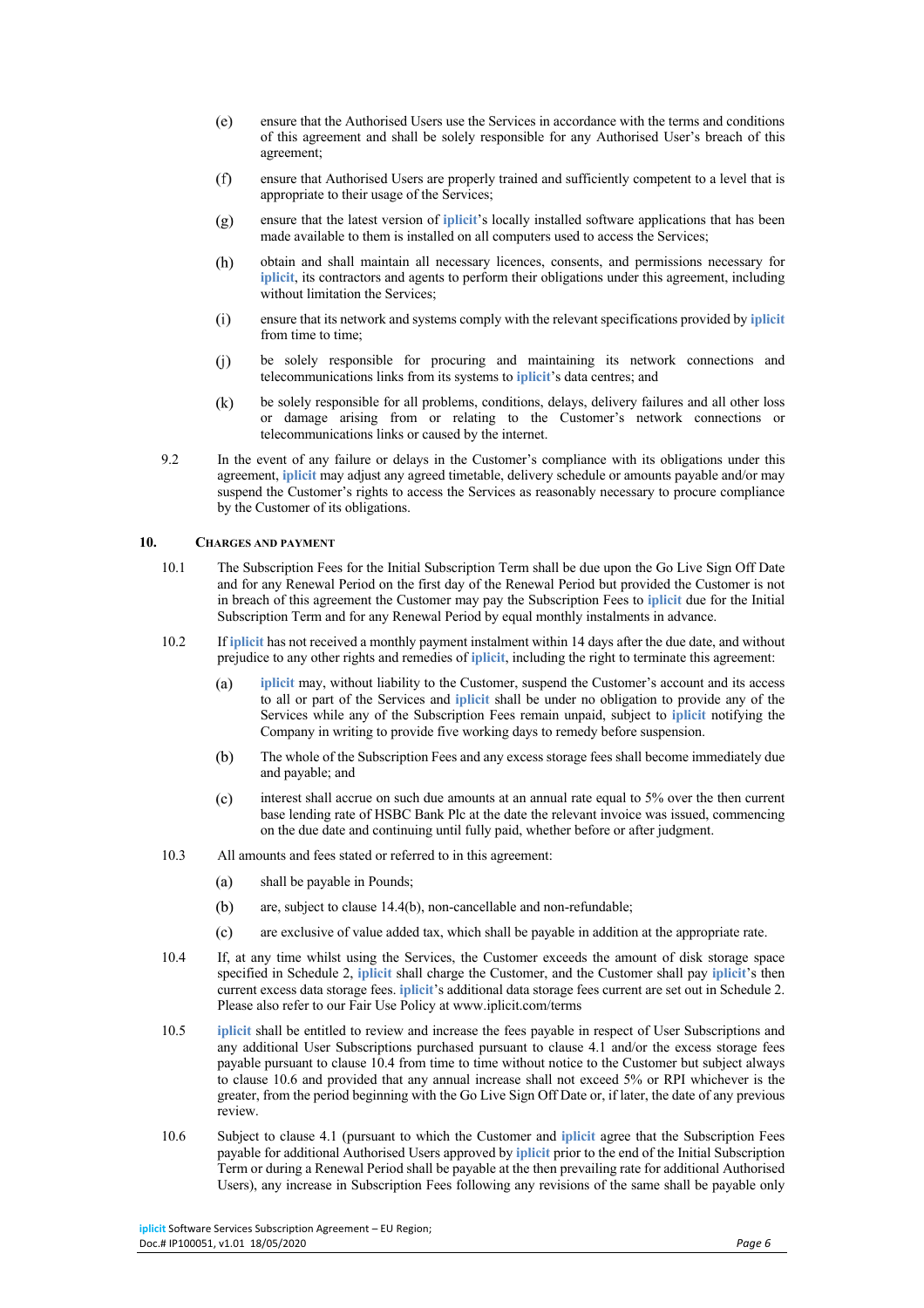with effect on and from the commencement of a Renewal Period and 0 shall be deemed to have been amended accordingly.

# **11. PROPRIETARY RIGHTS**

- 11.1 The Customer acknowledges and agrees that **iplicit** and/or its licensors own all intellectual property rights in the Software, Services. Except as expressly stated herein, this agreement does not grant the Customer any rights to, or in, patents, copyrights, database right, trade secrets, trade names, trademarks (whether registered or unregistered), or any other rights or licences in respect of the Services or the Documentation. Nothing in this agreement shall operate to prevent **iplicit** from making use of knowhow acquired, principles learned or developed or experienced gained during the performance of this agreement in future contracts with third parties or the Customer.
- 11.2 **iplicit** confirms that it has all the rights in relation to the Services that are necessary to grant all the rights it purports to grant under, and in accordance with, the terms of this agreement.
- 11.3 **iplicit** may modify the Services from time to time and at any time provided that if any modification materially adversely affects the functionality of the Services, **iplicit** will give notice to the Customer of the modification as soon as it becomes aware of the issue.
- 11.4 The Customer shall not without the prior consent of **iplicit**:
	- $(a)$ market, exploit or make any documentation, services or software available to another person or permit another person to use the Software, Services or Documentation;
	- $(b)$ use any Documentation, Services or Software on behalf of or for the benefit of another person or company;
	- $(c)$ delete, remove or in any way obscure **iplicit**'s proprietary notices on the Software or Documentation;
	- $(d)$ alter or modify the Software or Documentation;
	- $(e)$ combine the Software with or incorporate it in any other programmes; or
	- $(f)$ attempt to do any of the foregoing or permit others to do so.
- 11.5 The intellectual property rights of **iplicit** held in any Software, Documentation, Services or any other software is and will remain at all times **iplicit**'s property or that of **iplicit**'s licensors.

# **12. CONFIDENTIALITY**

- 12.1 Each party may be given access to Confidential Information from the other party in order to perform its obligations under this agreement. A party's Confidential Information shall not be deemed to include information that:
	- is or becomes publicly known other than through any act or omission of the receiving party;  $(a)$
	- $(b)$ was in the other party's lawful possession before the disclosure;
	- $(c)$ is lawfully disclosed to the receiving party by a third party without restriction on disclosure;
	- $(d)$ is independently developed by the receiving party, which independent development can be shown by written evidence; or
	- $(e)$ is required to be disclosed by law, by any court of competent jurisdiction or by any regulatory or administrative body.
- 12.2 Each party shall hold the other's Confidential Information in confidence and, unless required by law, not make the other's Confidential Information available to any third party or use the other's Confidential Information for any purpose other than the implementation of this agreement.
- 12.3 Each party shall take all reasonable steps to ensure that the other's Confidential Information to which it has access is not disclosed or distributed by its employees or agents in violation of the terms of this agreement.
- 12.4 Neither party shall be responsible for any loss, destruction, alteration or disclosure of Confidential Information caused by any third party.
- 12.5 The Customer acknowledges that details of the Services, and the results of any performance tests of the Services, constitute **iplicit**'s Confidential Information.
- 12.6 **iplicit** acknowledges that the Customer Data is the Confidential Information of the Customer.
- 12.7 This clause 12 shall survive termination of this agreement, however arising.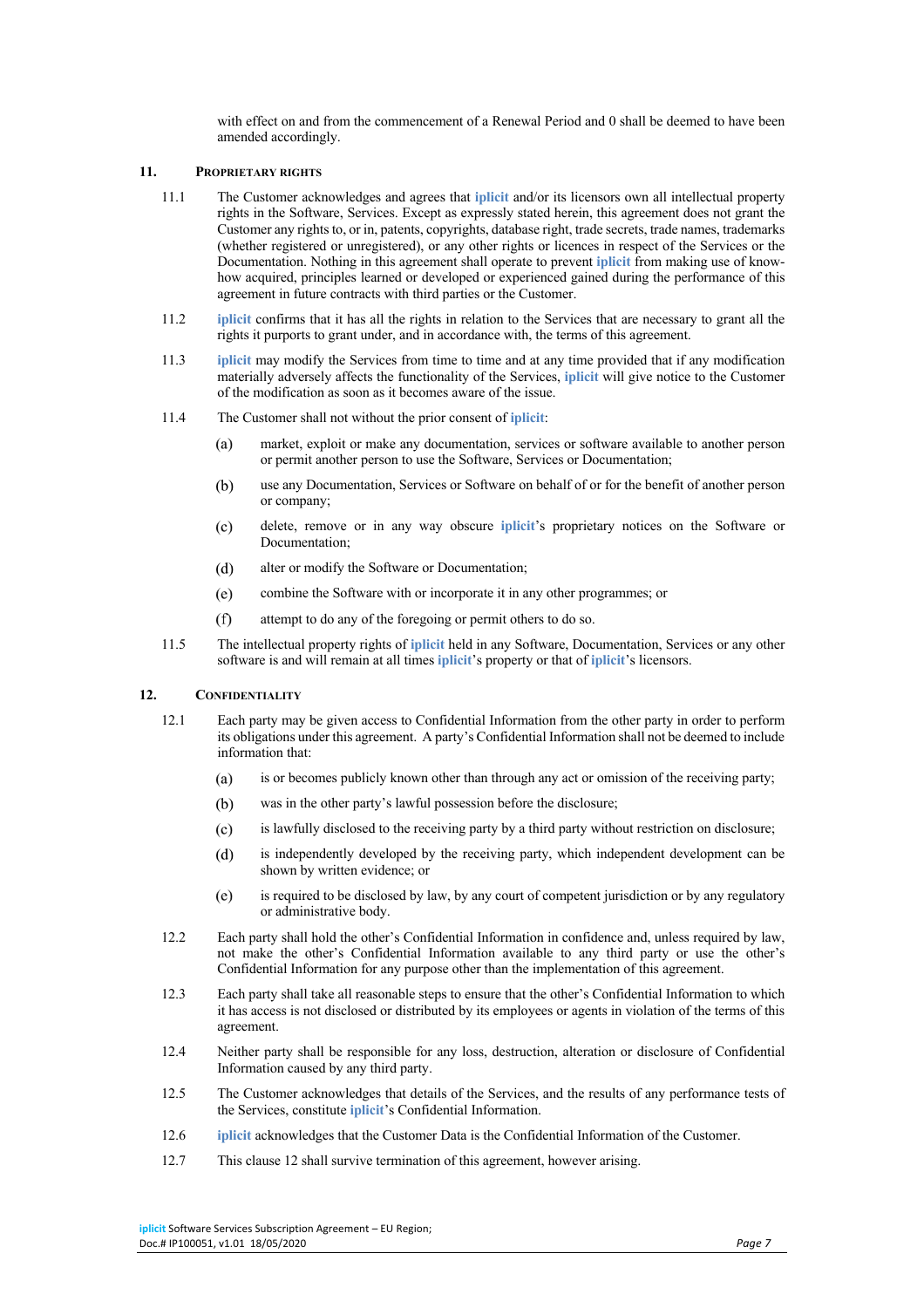# **13. INDEMNITY**

- 13.1 The Customer shall defend, indemnify and hold harmless **iplicit** against claims, actions, proceedings, losses, damages, expenses and costs (including without limitation court costs and reasonable legal fees) arising out of or in connection with the Customer's use of the Services and/or Documentation, provided that:
	- $(a)$ the Customer is given prompt notice of any such claim;
	- $(b)$ **iplicit** provides reasonable co-operation to the Customer in the defence and settlement of such claim, at the Customer's expense; and
	- the Customer is given sole authority to defend or settle the claim.  $(c)$
- 13.2 **iplicit** shall defend the Customer, its officers, directors and employees against any claim that the Services or Documentation infringes any United Kingdom copyright, trade mark, database right or right of confidentiality, and shall indemnify the Customer for any amounts awarded against the Customer in judgment or settlement of such claims, provided that:
	- $(a)$ **iplicit** is given prompt notice of any such claim;
	- $(b)$ the Customer provides reasonable co-operation to **iplicit** in the defence and settlement of such claim, at **iplicit**'s expense; and
	- **iplicit** is given sole authority to defend or settle the claim.  $(c)$
- 13.3 In the defence or settlement of any claim, **iplicit** may procure the right for the Customer to continue using the Services, replace or modify the Services so that they become non-infringing or, if such remedies are not reasonably available, terminate this agreement on 20 Business Days' notice to the Customer without any additional liability or obligation to pay liquidated damages or other additional costs to the Customer.
- 13.4 In no event shall **iplicit**, its employees, agents and sub-contractors be liable to the Customer to the extent that the alleged infringement is based on:
	- a modification of the Software, Services or Documentation by anyone other than **iplicit**, its  $(a)$ agents or subcontractors; or
	- $(b)$ the Customer's use of the Software, Services or Documentation in a manner contrary to the instructions given to the Customer by **iplicit**; or
	- the Customer's use of the Software, Services or Documentation after notice of the alleged or  $(c)$ actual infringement from **iplicit** or any appropriate authority.
- 13.5 The foregoing and clause 14.4(b) states the Customer's sole and exclusive rights and remedies, and **iplicit**'s (including **iplicit**'s employees', agents' and sub-contractors') entire obligations and liability, for infringement of any patent, copyright, trade mark, database right or right of confidentiality.

#### **14. LIMITATION OF LIABILITY**

- 14.1 This clause 14 sets out the entire financial liability of **iplicit** (including any liability for the acts or omissions of its employees, agents and sub-contractors) to the Customer:
	- $(a)$ arising under or in connection with this agreement;
	- $(b)$ in respect of any use made by the Customer of the Services or any part of them; and
	- $(c)$ in respect of any representation, statement or tortious act or omission (including negligence) arising under or in connection with this agreement.
- 14.2 Except as expressly and specifically provided in this agreement:
	- the Customer assumes sole responsibility for results obtained from the use of the Services by  $(a)$ the Customer, and for conclusions drawn from such use. **iplicit** shall have no liability for any damage caused by errors or omissions in any information, instructions or scripts provided to **iplicit** by the Customer in connection with the Services, or any actions taken by **iplicit** at the Customer's direction;
	- $(b)$ all warranties, representations, conditions and all other terms of any kind whatsoever implied by statute or common law are, to the fullest extent permitted by applicable law, excluded from this agreement; and
	- $(c)$ the Services are provided to the Customer on an "as is" basis.
- 14.3 Nothing in this agreement excludes the liability of **iplicit**:
	- for death or personal injury caused by **iplicit**'s negligence; or $(a)$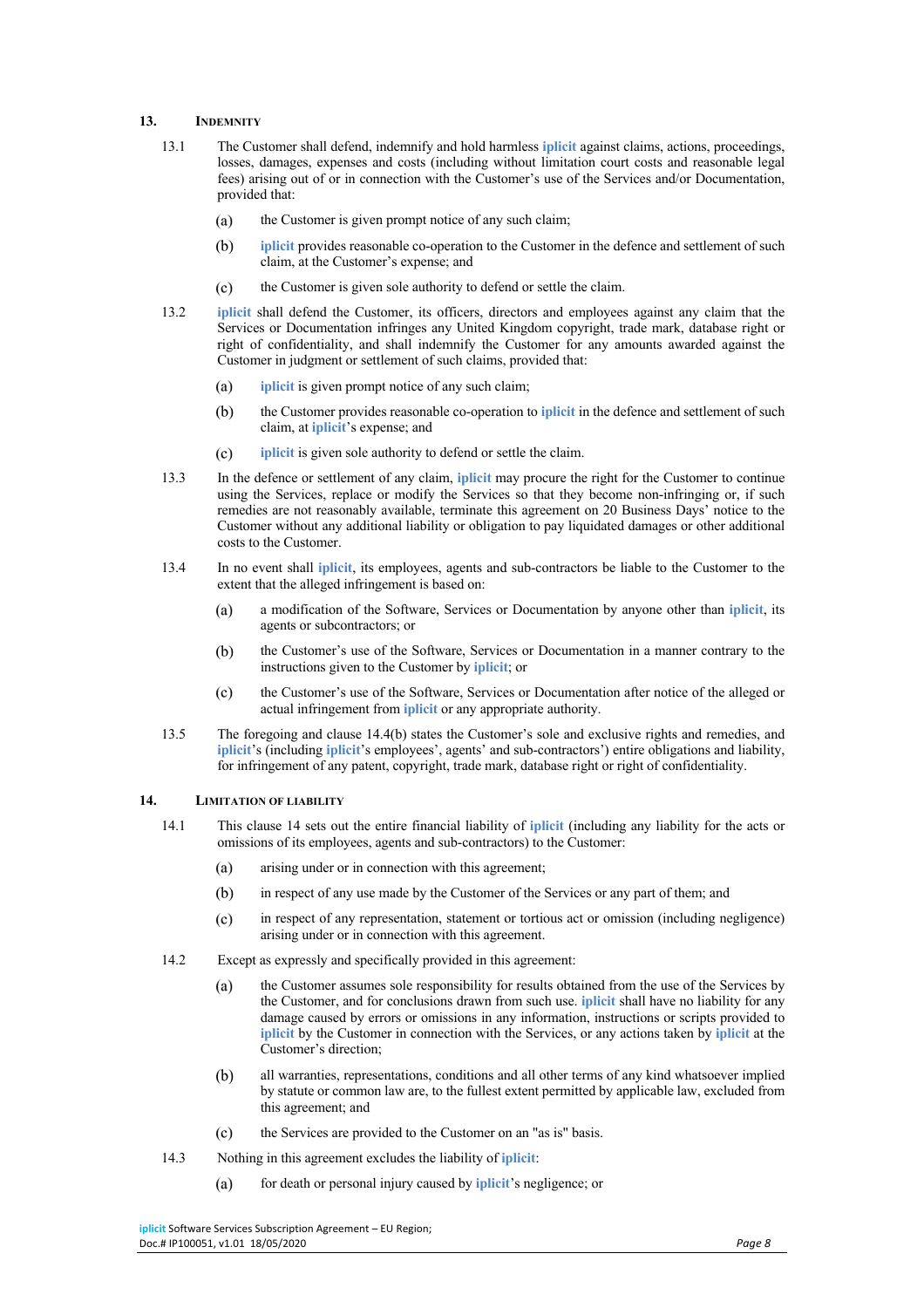- $(b)$ for fraud or fraudulent misrepresentation.
- 14.4 Subject to clause 14.2 and clause 14.3:
	- **iplicit** shall not be liable whether in tort (including for negligence or breach of statutory duty),  $(a)$ contract, misrepresentation, restitution or otherwise for any loss of profits, loss of business or opportunity, depletion of goodwill and/or similar losses or loss or corruption of data or information, or pure economic loss, or for any special, indirect or consequential loss, costs, damages, charges or expenses however arising under this agreement; and
	- **iplicit**'s total aggregate liability in contract (including in respect of the indemnity at clause  $(b)$ 13.2), tort (including negligence or breach of statutory duty howsoever arising), misrepresentation, restitution or otherwise, arising in connection with the performance or contemplated performance of this agreement shall be limited to the total Subscription Fees paid for the User Subscriptions during the 12 months immediately preceding the date on which the claim arose.

## **15. TERM AND TERMINATION**

- 15.1 The right for the Customer's Authorised Users to access the Software granted by this agreement shall, unless otherwise terminated as provided in this clause 15, commence on the Go Live Sign Off Date and shall continue for the Initial Subscription Term and, thereafter, this agreement shall be automatically renewed for successive periods of 12 months (each a **Renewal Period**), unless:
	- either party notifies the other party, in writing, at least 60 days before the end of the Initial  $(a)$ Subscription Term or any Renewal Period, that automatic renewal will not apply, in which case this agreement shall terminate upon the expiry of the applicable Initial Subscription Term or Renewal Period; or
	- $(b)$ otherwise terminated in accordance with the provisions of this agreement;

and the Initial Subscription Term together with any subsequent Renewal Periods shall constitute the **Subscription Term**.

- 15.2 Without prejudice to any other rights or remedies to which the parties may be entitled, either party may terminate this agreement with immediate effect without liability to the other if:
	- $(a)$ the other party commits a material breach of any of the terms of this agreement and (if such a breach is remediable) fails to remedy that breach within 30 days of that party being notified in writing of the breach; or
	- an order is made or a resolution is passed for the winding up of the other party, or circumstances  $(b)$ arise which entitle a court of competent jurisdiction to make a winding-up order in relation to the other party; or
	- an order is made for the appointment of an administrator to manage the affairs, business and  $(c)$ property of the other party, or documents are filed with a court of competent jurisdiction for the appointment of an administrator of the other party, or notice of intention to appoint an administrator is given by the other party or its directors or by a qualifying floating charge holder (as defined in paragraph 14 of Schedule B1 to the Insolvency Act 1986); or
	- $(d)$ a receiver is appointed of any of the other party's assets or undertaking, or if circumstances arise which entitle a court of competent jurisdiction or a creditor to appoint a receiver or manager of the other party, or if any other person takes possession of or sells the other party's assets; or
	- $(e)$ the other party makes any arrangement or composition with its creditors, or makes an application to a court of competent jurisdiction for the protection of its creditors in any way; or
	- $(f)$ the other party ceases, or threatens to cease, to trade; or
	- $(g)$ the other party takes or suffers any similar or analogous action in any jurisdiction in consequence of debt.
- 15.3 Subject to clause 15.4, the Customer may at any time during the Implementation Period and prior to the Go Live Sign Off Date serve on **iplicit** a notice of not less than 10 working days to terminate all its rights pursuant this agreement.
- 15.4 Upon serving a notice to terminate this agreement pursuant to clause 15.3 the Customer shall be liable to pay to **iplicit** the Implementation Fees and shall pay the same within 10 days of **iplicit**'s invoice.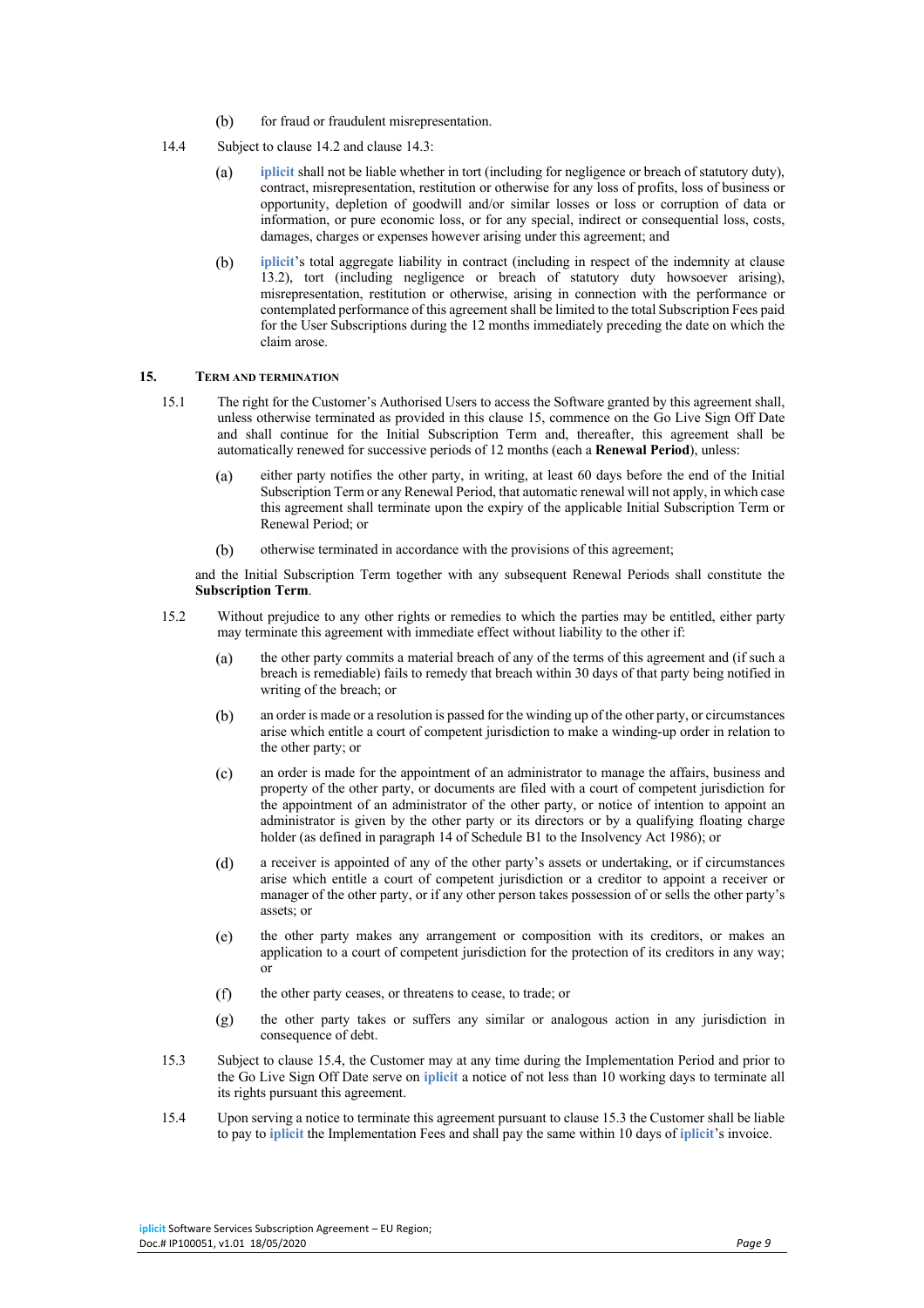- 15.5 The Customer may terminate this agreement upon giving written notice to **iplicit** of not less than 3 months accompanied by payment of the outstanding Subscription Fees due for the remainder of the Subscription Term.
- 15.6 On termination of this agreement for any reason:
	- all licences granted under this agreement shall immediately terminate;  $(a)$
	- $(b)$ each party shall return and make no further use of any equipment, property, Documentation and other items (and all copies of them) belonging to the other party;
	- **iplicit** may destroy or otherwise dispose of any of the Customer Data in its possession unless  $(c)$ **iplicit** receives, no later than 10 days after the termination of this agreement, a written request for the delivery to the Customer of the then most recent backup, or a single retained backup from a previous period as specified by the Customer, of the Customer Data. **iplicit** shall use reasonable commercial endeavours to deliver the backup to the Customer within 7 days of its receipt of such a written request, provided that the Customer has, at that time, paid all fees and charges outstanding at and resulting from termination (whether or not due at the date of termination). The Customer shall pay all reasonable fees and expenses, as set out in the Backup Policy, incurred by **iplicit** in returning or disposing of Customer Data;
	- $(d)$ **iplicit** will delete all of the Customer Data in its possession, no later than 14 days after receiving a written request from the Customer to do so.
	- $(e)$ the accrued rights of the parties as at termination, or the continuation after termination of any provision expressly stated to survive or implicitly surviving termination, shall not be affected or prejudiced; and
	- $(f)$ all unpaid invoices from **iplicit** shall become immediately due and payable.

#### **16. DISPUTE RESOLUTION**

All disputes between the parties arising out of or relating to this agreement or the breach, termination or validity thereof shall be referred by either party in writing, first to each party's managing director. The managing directors shall meet and attempt to resolve the dispute within a period of thirty (30) days from the date of referral of the dispute to them. This clause shall not restrict the ability of either party to apply for interim or injunctive relief.

## **17. FORCE MAJEURE**

**iplicit** shall have no liability to the Customer under this agreement if it is prevented from or delayed in performing its obligations under this agreement, or from carrying on its business, by acts, events, omissions or accidents beyond its reasonable control, including, without limitation, strikes, lock-outs or other industrial disputes (whether involving the workforce of **iplicit** or any other party), failure of a utility service or transport or telecommunications network, act of God, war, riot, civil commotion, malicious damage, compliance with any law or governmental order, rule, regulation or direction, accident, breakdown of plant or machinery, fire, flood, storm or default of **iplicit**s or sub-contractors, provided that the Customer is notified of such an event and its expected duration.

## **18. WAIVER**

- 18.1 A waiver of any right under this agreement is only effective if it is in writing and it applies only to the party to whom the waiver is addressed and to the circumstances for which it is given.
- 18.2 Unless specifically provided otherwise, rights arising under this agreement are cumulative and do not exclude rights provided by law.

#### **19. SEVERANCE**

- 19.1 If any provision (or part of a provision) of this agreement is found by any court or administrative body of competent jurisdiction to be invalid, unenforceable or illegal, the other provisions shall remain in force.
- 19.2 If any invalid, unenforceable or illegal provision would be valid, enforceable or legal if some part of it were deleted, the provision shall apply with whatever modification is necessary to give effect to the commercial intention of the parties.

# **20. ENTIRE AGREEMENT**

20.1 This agreement, and any documents referred to in it, constitute the whole agreement between the parties and supersede any previous arrangement, understanding or agreement between them relating to the subject matter they cover.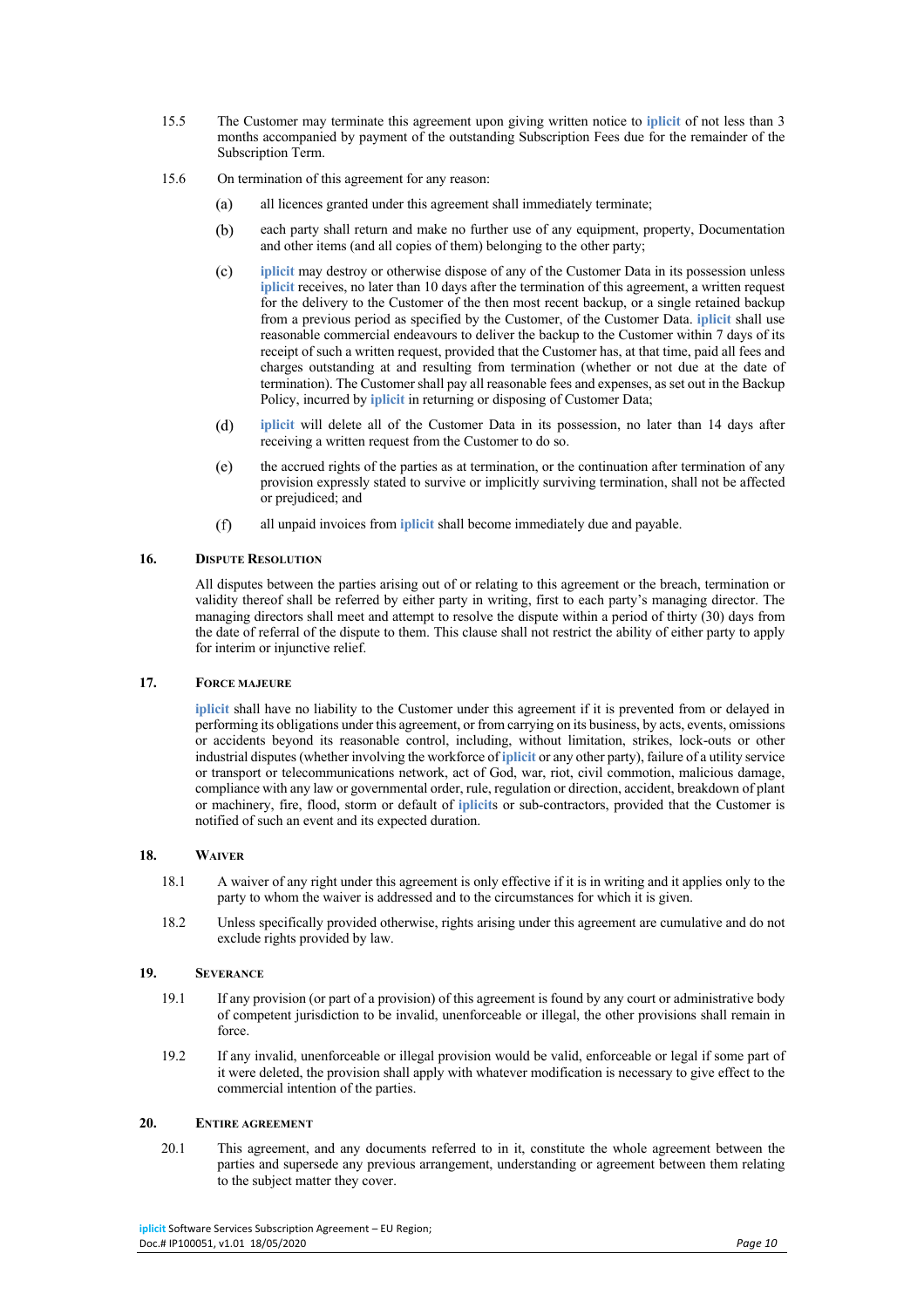20.2 Each of the parties acknowledges and agrees that in entering into this agreement it does not rely on any undertaking, promise, assurance, statement, representation, warranty or understanding (whether in writing or not) of any person (whether party to this agreement or not) relating to the subject matter of this agreement, other than as expressly set out in this agreement.

## **21. ASSIGNMENT**

- 21.1 The Customer shall not, without the prior written consent of **iplicit**, assign, transfer, charge, subcontract or deal in any other manner with all or any of its rights or obligations under this agreement.
- 21.2 **iplicit** may at any time assign, transfer, charge, sub-contract or deal in any other manner with all or any of its rights or obligations under this agreement.

# **22. NO PARTNERSHIP OR AGENCY**

Nothing in this agreement is intended to or shall operate to create a partnership between the parties, or authorise either party to act as agent for the other, and neither party shall have the authority to act in the name or on behalf of or otherwise to bind the other in any way (including, but not limited to, the making of any representation or warranty, the assumption of any obligation or liability and the exercise of any right or power).

### **23. THIRD PARTY RIGHTS**

This agreement does not confer any rights on any person or party (other than the parties to this agreement and, where applicable, their successors and permitted assigns) pursuant to the Contracts (Rights of Third Parties) Act 1999.

# **24. NOTICES**

- 24.1 Any notice required to be given under this agreement shall be in writing and shall be delivered by hand or sent by pre-paid first-class post or recorded delivery post to the other party at its address set out in this agreement, or such other address as may have been notified by that party for such purposes, or may be sent to the other party by email, in the case of the Customer, to an email mailbox associated with the Customer's account under this agreement and in the case of **iplicit** to the mail box address set out in 0.
- 24.2 A notice delivered by hand shall be deemed to have been received when delivered (or if delivery is not in business hours, at 9 am on the first business day following delivery). A correctly addressed notice sent by pre-paid first-class post or recorded delivery post shall be deemed to have been received at the time at which it would have been delivered in the normal course of post. A notice sent by email shall be deemed to have been received at the time of transmission or, if the time of transmission is not in Normal Business Hours, then at 9am on the first business day following transmission.

#### **25. GOVERNING LAW AND JURISDICTION**

- 25.1 This agreement and any disputes or claims arising out of or in connection with it or its subject matter or formation (including non-contractual disputes or claims) are governed by, and construed in accordance with, the law of England.
- 25.2 The parties irrevocably agree that the courts of England have exclusive jurisdiction to settle any dispute or claim that arises out of or in connection with this agreement or its subject matter or formation (including non-contractual disputes or claims).

#### **26. VARIATION**

Save as expressly provided in this agreement, no amendment or variation of this agreement shall be effective unless in writing and signed by a duly authorised representative of each of the parties to it.

This agreement has been entered into on the date stated at the beginning of it.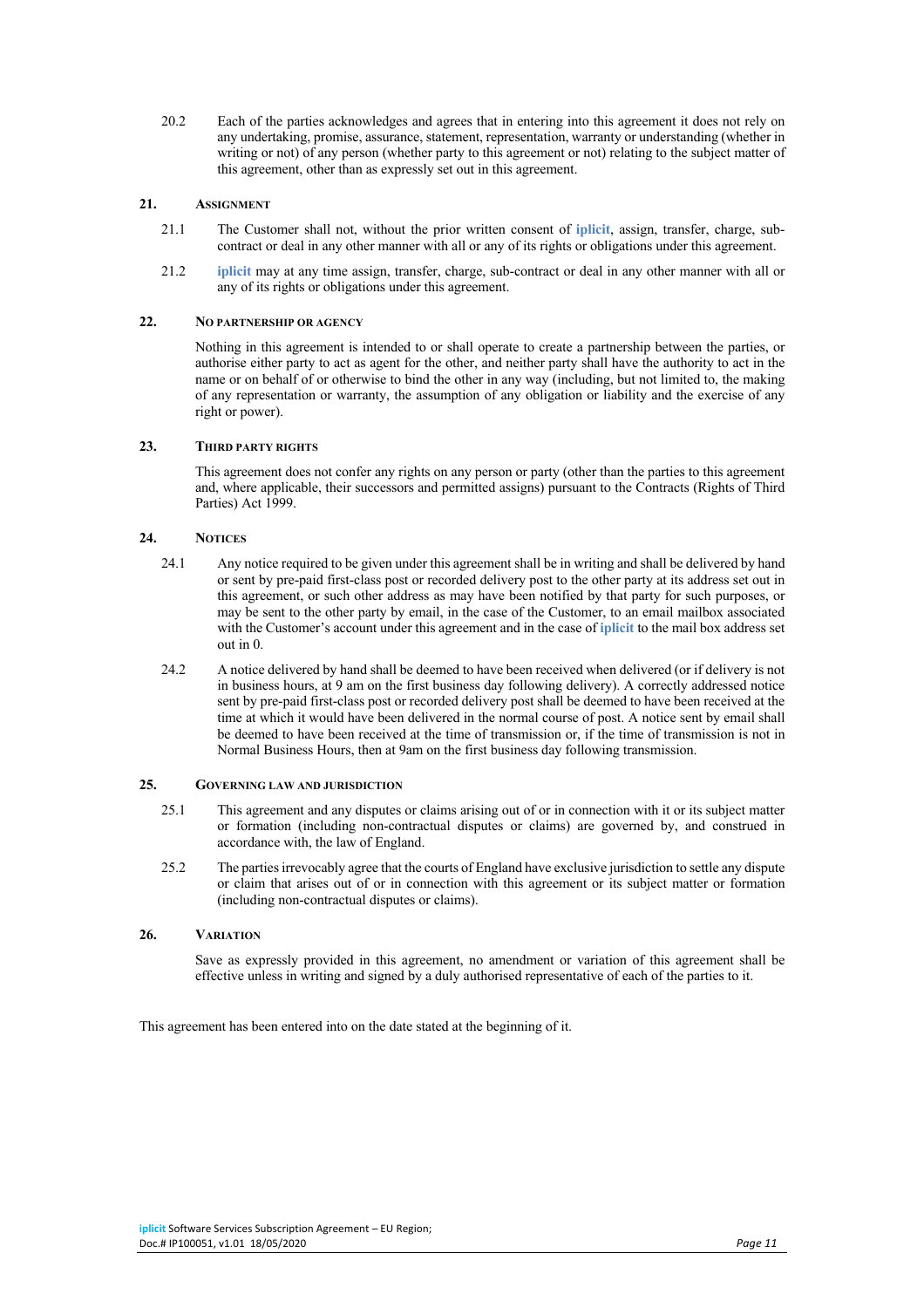| Signed for and on behalf of |
|-----------------------------|
| iplicit Limited by          |

|                             |          | $\Leftrightarrow$ sign here |  |
|-----------------------------|----------|-----------------------------|--|
|                             | Director |                             |  |
|                             |          |                             |  |
| Signed for and on behalf of |          |                             |  |
| (company)                   |          |                             |  |
|                             |          |                             |  |
|                             |          |                             |  |
|                             |          |                             |  |
| by (print name)             |          |                             |  |
|                             |          | $\Leftrightarrow$ sign here |  |
|                             | Director |                             |  |
|                             |          |                             |  |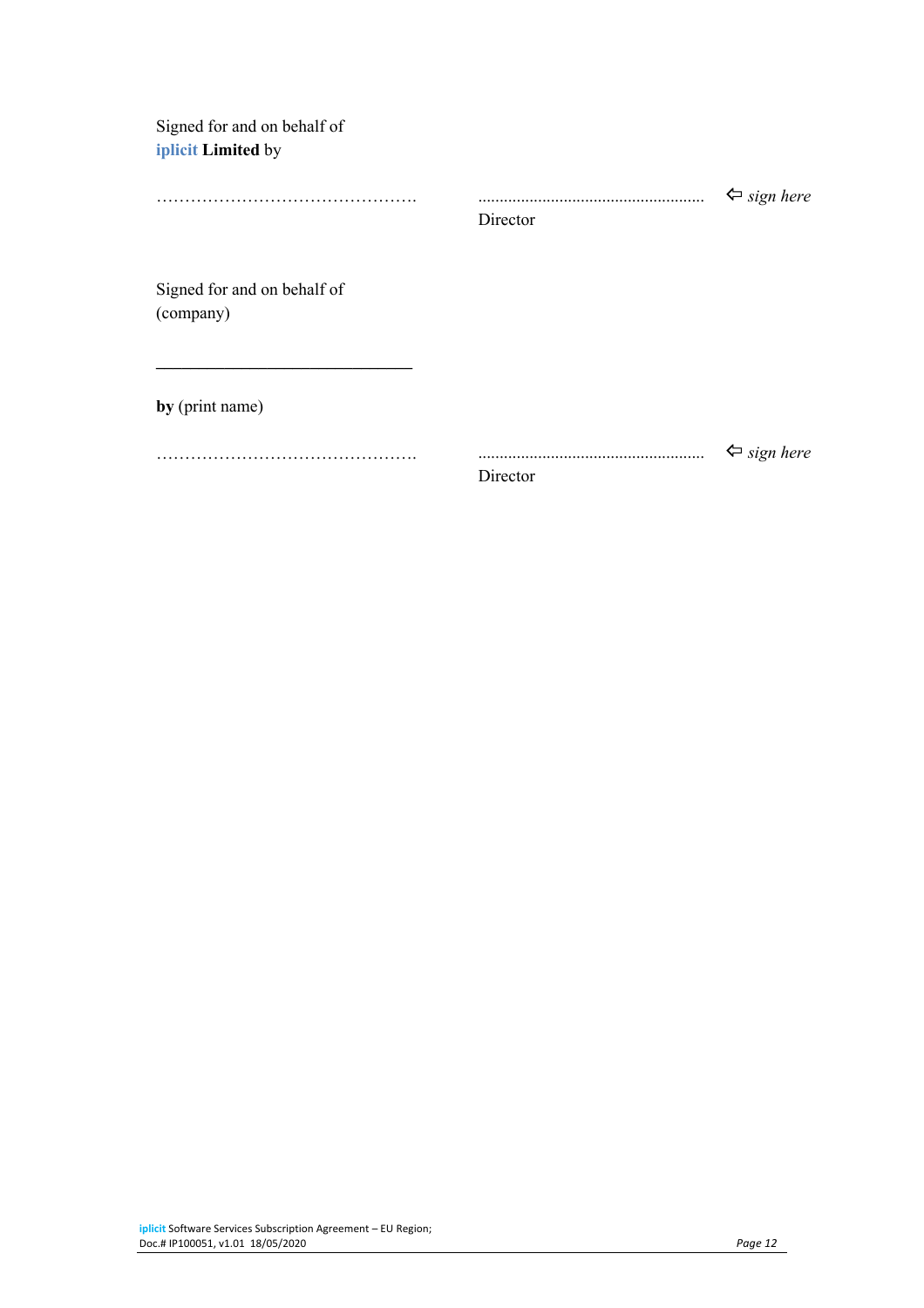# Schedule 1 **Customer Details and Subscription Fees**

| Customer name and address:                                         |                                                                                                                           |
|--------------------------------------------------------------------|---------------------------------------------------------------------------------------------------------------------------|
| Key Contacts:                                                      |                                                                                                                           |
| Telephone No.:                                                     |                                                                                                                           |
| iplicit mailbox address for notices                                | accounts@iplicit.com                                                                                                      |
| Initial Subscription Term:                                         | 12 months from the Go Live Sign Off Date                                                                                  |
| Renewal Period:                                                    | 12 months                                                                                                                 |
| Full Users:                                                        | users at £ per month                                                                                                      |
| Team Plus Users:                                                   | users at £ per month                                                                                                      |
| Team Users:                                                        | users at £ per month                                                                                                      |
| <b>Environment Options</b>                                         | Transaction Pack at £100 per month<br>Additional Environment at £10/month<br>Sandbox Testing Environment at £175.25/month |
| Data Storage Entitlement                                           | See Schedule 2<br>Please also refer to our Fair Use Policy                                                                |
| <b>Business Continuity Options:</b><br>(see Backup Policy)         |                                                                                                                           |
| Subscription Fees (per annum, as<br>at the Go Live Sign Off Date): |                                                                                                                           |